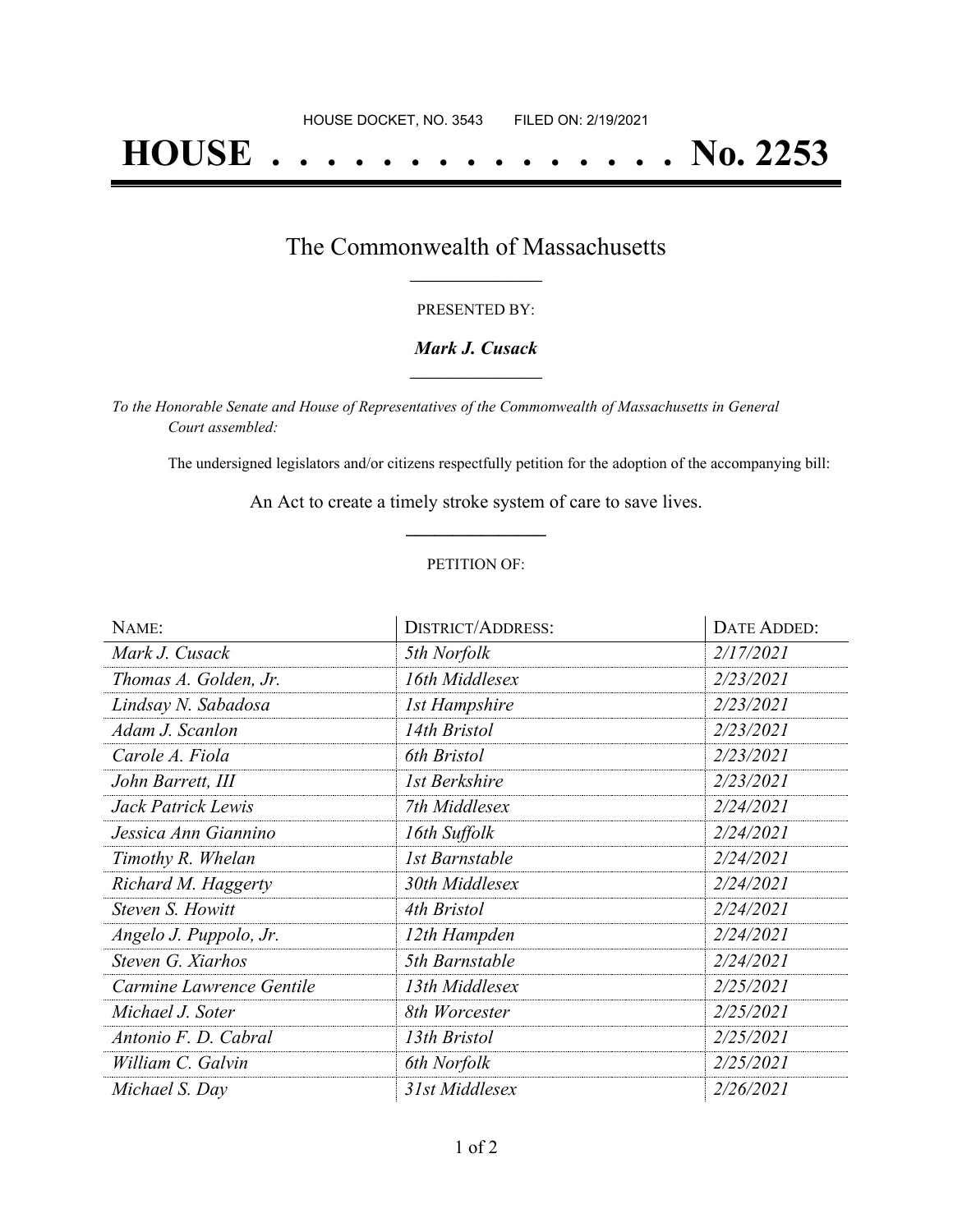| Tommy Vitolo                | 15th Norfolk                  | 2/26/2021  |
|-----------------------------|-------------------------------|------------|
| Peter Capano                | 11th Essex                    | 2/26/2021  |
| Kimberly N. Ferguson        | 1st Worcester                 | 2/26/2021  |
| Sean Garballey              | 23rd Middlesex                | 2/26/2021  |
| Jon Santiago                | 9th Suffolk                   | 2/26/2021  |
| Carlos González             | 10th Hampden                  | 2/26/2021  |
| <b>Edward R. Philips</b>    | 8th Norfolk                   | 3/3/2021   |
| Patrick M. O'Connor         | <b>Plymouth and Norfolk</b>   | 3/5/2021   |
| Walter F. Timilty           | Norfolk, Bristol and Plymouth | 3/10/2021  |
| Brian M. Ashe               | 2nd Hampden                   | 3/10/2021  |
| Daniel J. Ryan              | 2nd Suffolk                   | 3/11/2021  |
| Hannah Kane                 | 11th Worcester                | 3/17/2021  |
| Natalie M. Higgins          | 4th Worcester                 | 6/30/2021  |
| Kay Khan                    | 11th Middlesex                | 6/30/2021  |
| David Henry Argosky LeBoeuf | 17th Worcester                | 8/5/2021   |
| Vanna Howard                | 17th Middlesex                | 11/17/2021 |
| Adrian C. Madaro            | 1st Suffolk                   | 2/17/2022  |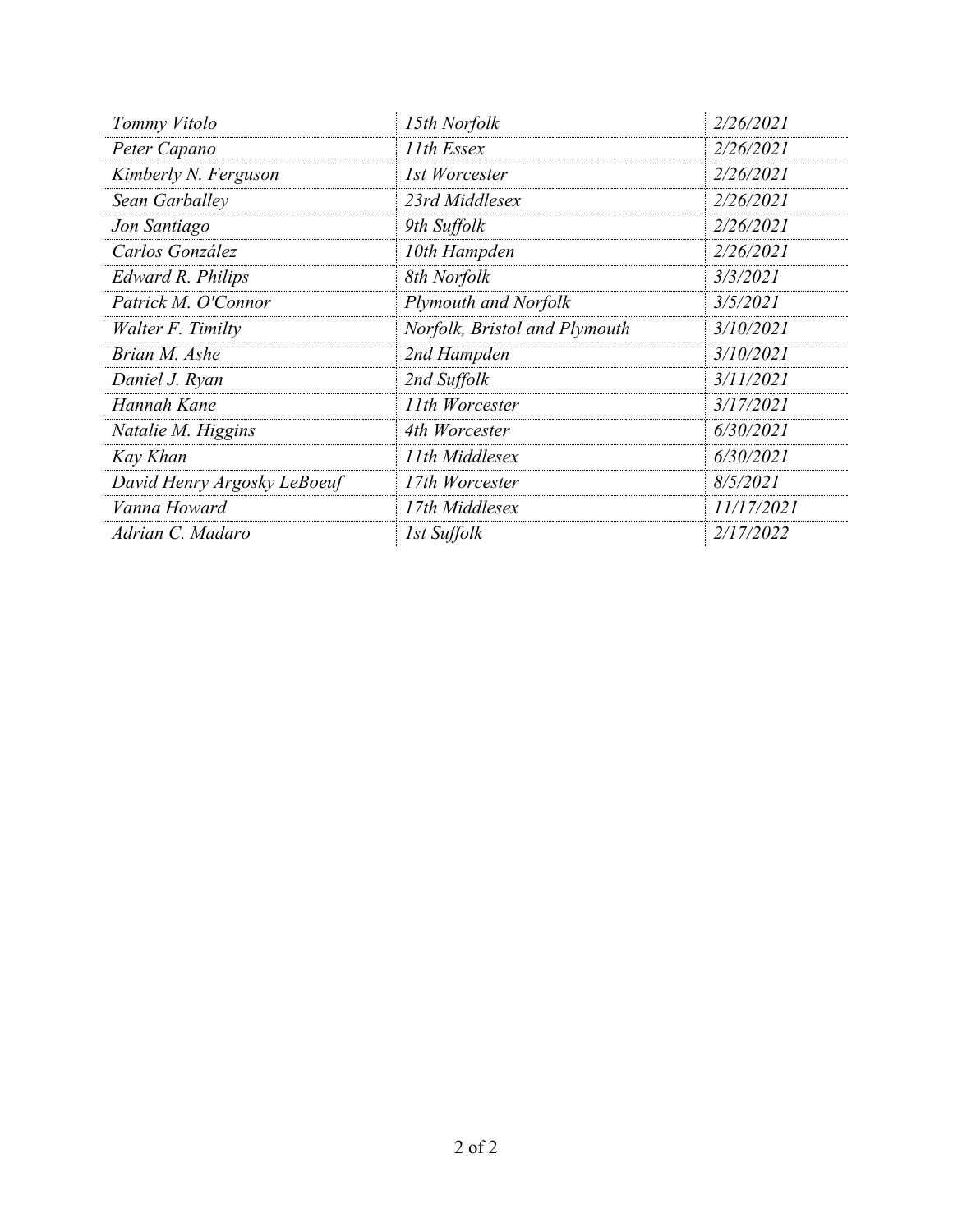## **HOUSE . . . . . . . . . . . . . . . No. 2253**

By Mr. Cusack of Braintree, a petition (accompanied by bill, House, No. 2253) of Mark J. Cusack and others relative to establishing pre-hospital care protocols and point-of-entry plans to ensure stroke patients are transported to the most appropriate facility. Public Health.

## The Commonwealth of Massachusetts

**In the One Hundred and Ninety-Second General Court (2021-2022) \_\_\_\_\_\_\_\_\_\_\_\_\_\_\_**

**\_\_\_\_\_\_\_\_\_\_\_\_\_\_\_**

An Act to create a timely stroke system of care to save lives.

Be it enacted by the Senate and House of Representatives in General Court assembled, and by the authority *of the same, as follows:*

| $\mathbf{1}$   | SECTION 1. Chapter 111 of the General Laws is hereby amended by inserting after               |
|----------------|-----------------------------------------------------------------------------------------------|
| $\overline{2}$ | section 51K the following section:-                                                           |
| 3              | Section 51L. (a) The department and regional EMS councils created pursuant to section 4       |
| $\overline{4}$ | of chapter 111C shall annually review and update, if appropriate, their pre-hospital care     |
| 5              | protocols and point-of-entry plans to ensure stroke patients are transported to the most      |
| 6              | appropriate facility in accordance with this section.                                         |
| $\tau$         | (b) The department shall make available the list of designated stroke facilities on its       |
| 8              | website and to the medical director of each licensed emergency medical services provider. The |
| 9              | department shall maintain the list in the office designated within the department to oversee  |
| 10             | emergency medical services and update the list not less than annually.                        |
| 11             | (c) The department shall convene a group of experts, including, but not limited to, a         |
| 12             | representative from the American Stroke Association, a representative from The Massachusetts  |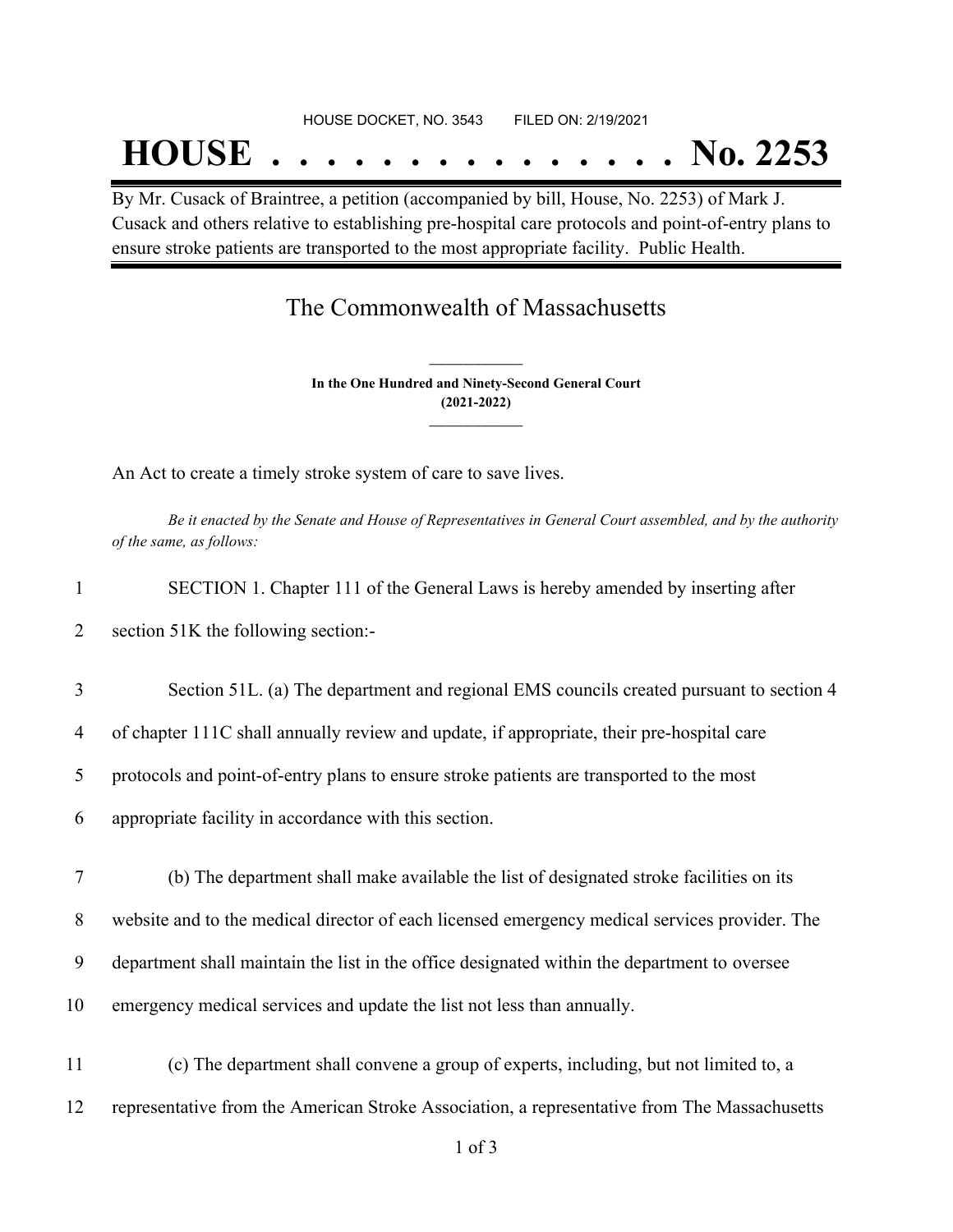Neurologic Association, Inc., a representative from the Society of Neurointerventional Surgery, a representative from Massachusetts College of Emergency Physicians, Inc. and a representative of a regional EMS council created pursuant to said section 4 of said chapter 111C, with input from key stroke stakeholders and professional societies, to form a stroke advisory taskforce that shall assist with data oversight, program management and advice regarding the stroke system of care. The task force shall meet not less than biannually to review data and provide advice.

 SECTION 2. Notwithstanding any general or special law to the contrary and not later than 180 days after the effective date of this act, the department of public health shall promulgate regulations that create: (i) a statewide standard pre-hospital care protocol related to the assessment, treatment and transport of stroke patients by emergency medical services providers to a hospital designated by the department to care for stroke patients; provided, however, that the protocol shall be based on national evidence-based guidelines for transport of stroke patients, consider transport that crosses state lines and include plans for the triage and transport of suspected stroke patients, including, but not limited to, those who may have an emergent large vessel occlusion, to an appropriate facility within a specified timeframe following the onset of symptoms and additional criteria to determine which level of care is the most appropriate destination; (ii) statewide criteria for designating hospitals in a tiered system, featuring advanced designations in addition to primary stroke services, to treat stroke patients based on patient acuity; provided, however, that the tiers shall be based on criteria from at least 1 nationally- recognized program and shall not permit self-designation; provided further, that in developing such criteria, the department shall consider: (A) designation models and criteria developed by the Joint Commission, DNV GL Healthcare USA, Inc. or another national certifying body recognized by the United States Centers for Medicare and Medicaid Services; (B) designation

of 3